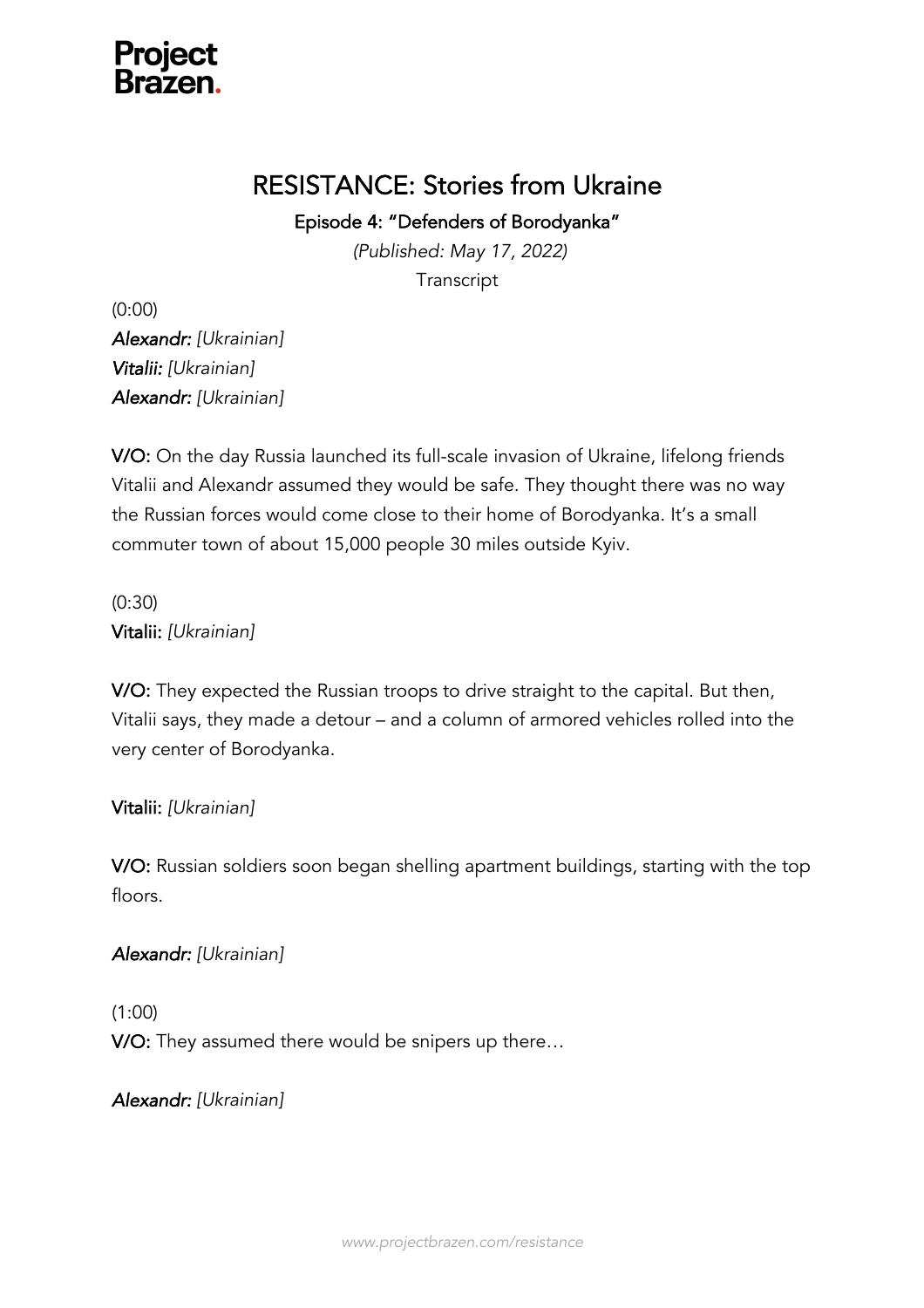V/O: Or maybe Territorial Defense units with anti-tank weapons, like javelins… but in reality the town had nothing like that. All Alexandr and Vitalii said they had were sticks…

# *Vitalii: [Ukrainian] Alexandr: [Ukrainian]*

V/O: Ok, they're joking – they had hunting rifles – but it sure felt like they just had sticks.

# (1:30) *Alexandr: [Ukrainian]*

V/O: This is Resistance: Stories from Ukraine. I'm Laurel Chor, a photojournalist from Hong Kong. In this series, I'm sharing personal stories of resistance that have emerged everywhere in Ukraine since Russia invaded the country in February.

# (1:55)

Today, we hear from four men who fought back—despite being impossibly outnumbered — against the Russian troops occupying their small town. The adrenaline from the battle has barely worn off and this is the first time they're sharing what they lived through. With the war still raging, most people fighting in Ukraine haven't had the chance to tell their stories yet. But the Russians have retreated from this town. So now we get to hear from the defenders of Borodyanka themselves. This is their story.

# (2:30) PART 1: ALEXANDR & VITALII

*Laurel: Hey, thank you for talking to us…*

V/O: I first meet Alexandr and Vitalii in Borodyanka's main square. There's a big sculpture of the famous Ukrainian poet, Taras Shevchenko, here, and it's riddled with bullet holes. When you stand next to it, you can see one apartment block with a giant, gaping hole, and another that's collapsed entirely – the result of Russian shelling and air strikes. During the brutal, month-long occupation, the town was cut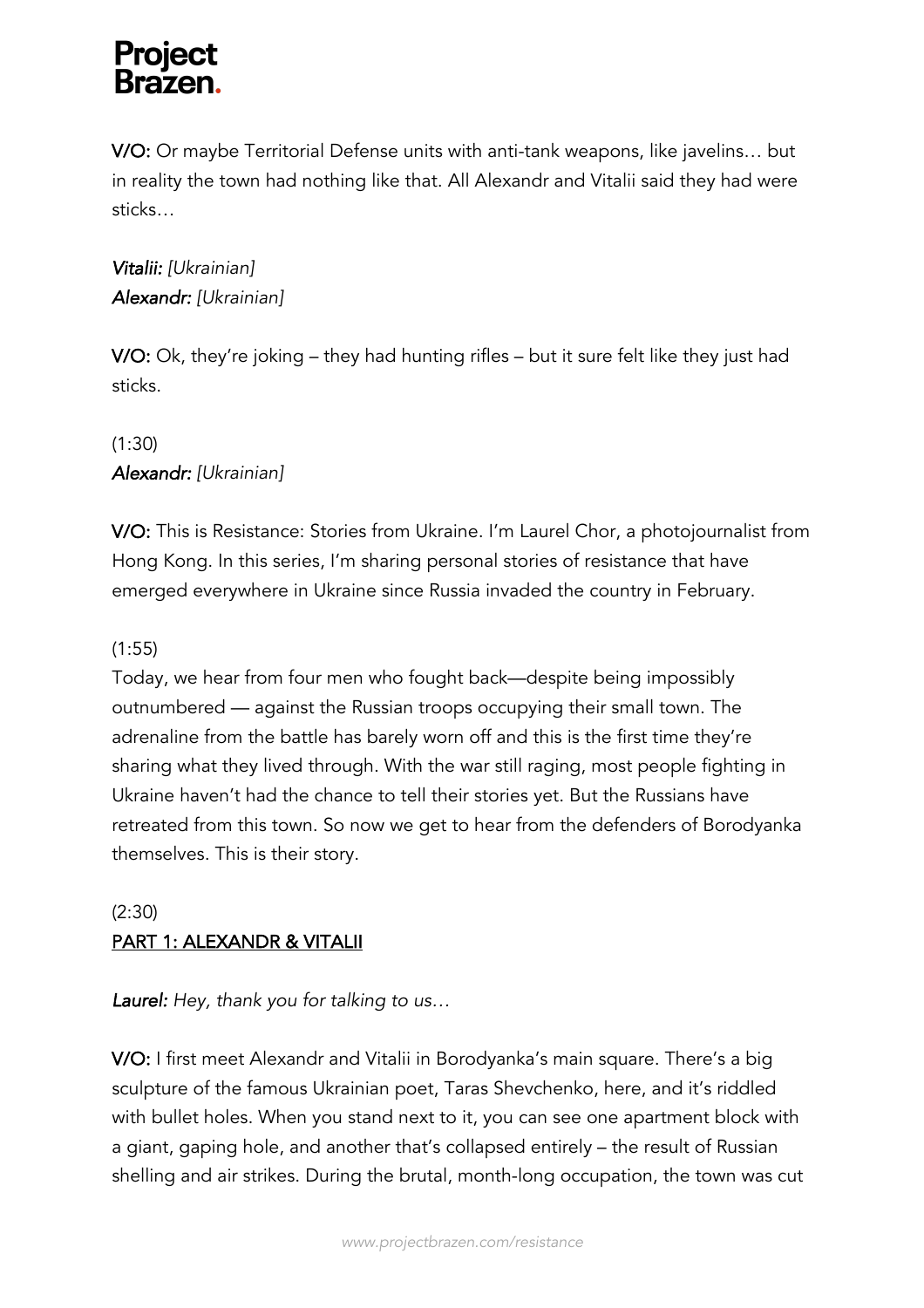off – with no power, cell network, or water supply. Little communication made it in or out from here. Now, these survivors are trying to piece together what happened. Alexandr and Vitalii are wearing mismatching military fatigues with guns slung over their shoulders. It's too loud to talk here in the square because bulldozers are clearing mountains of debris - so we head to Vitalii's office nearby. We sit down and their story spills out…

# (3:35)

*Laurel: You two have been defending Borodyanka from the very beginning… Vitalli: [Ukrainian]*

V/O: They were born and raised in Borodyanka, and have had each other's backs since they were kids. You can sense their brother-like bond. Now, they're 40 and run their own businesses in town, Alexandr in car repair, and Vitalii in construction.

# (4:00) *Alexandr: [Ukrainian]*

V/O: Alexandr tells me that the first day of the Russian invasion was actually really peaceful. It was a chilly, cloudy day. There were still people out on the streets, and cars driving on the roads. But war descended on them fast. First, a column of Russian vehicles appeared at the main roundabout in town, just behind the school. A friend came running towards them with his arms waving wildly. "The Russians are here," he screamed. In that moment, they made a decision. There was no discussion – they just knew they were going to stay and fight.

# *(4:40)*

*Laurel: How did you start fighting? What was the first thing you did? Did you organize yourselves first, or did you just pick up weapons? Alexandr: [Ukrainian]*

V/O: Borodyanka didn't have their own unit of the Territorial Defense Force – Ukraine's all-volunteer militia – until the night before the invasion began. So Alexandr and Vitalii didn't have the chance to join.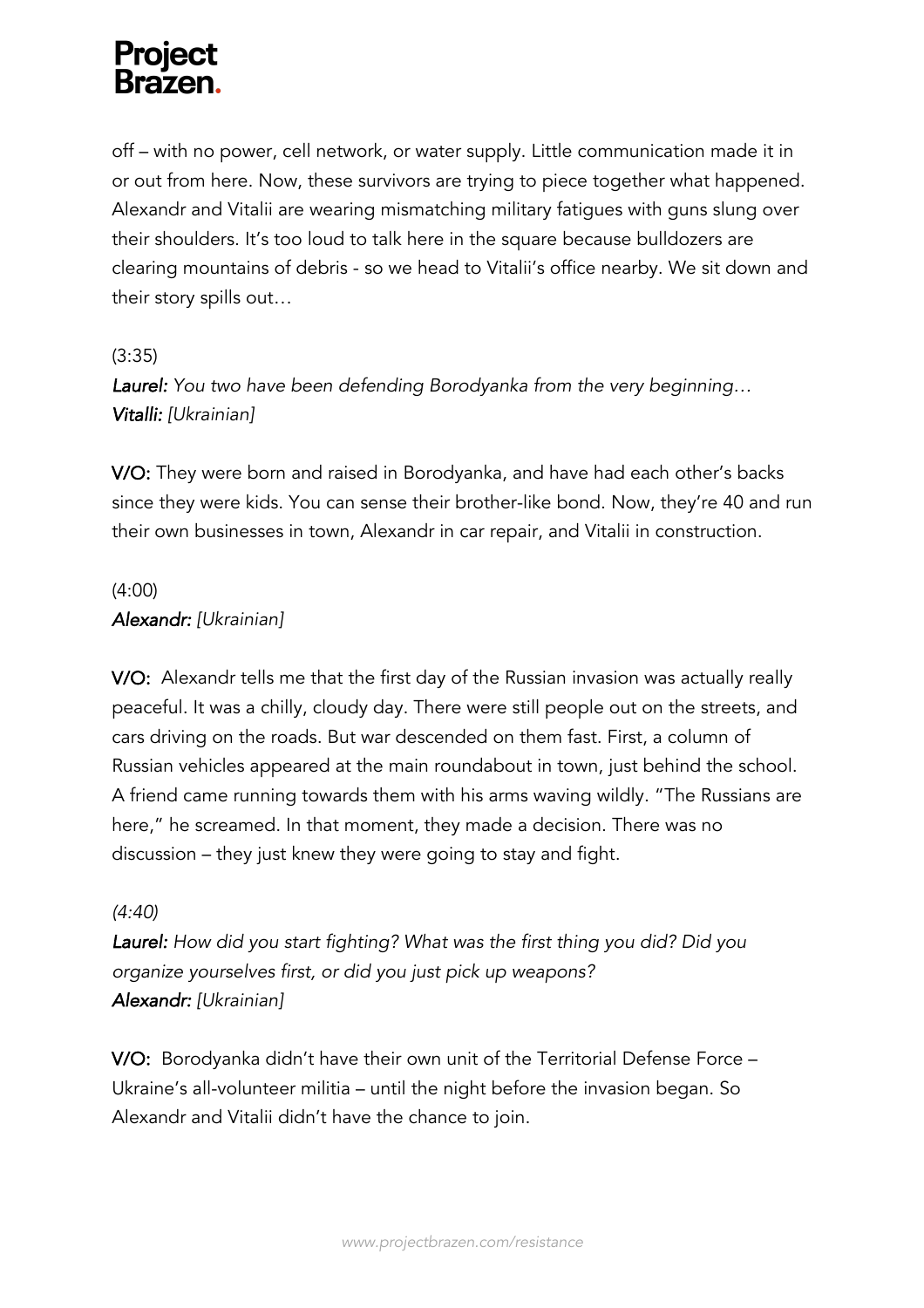# **Project**

They didn't have weapons either. The local officials who should have handed them out and organised the defense *skipped* town as *soon* as the Russians got close.

(5:15) *Alexandr: [Ukrainian] Vitalii: [Ukrainian]*

V/O: That included the Head of the Military Commission – the unit responsible for recruiting soldiers – who they say escaped on the very first day. So Alexandr and Vitalii started fighting with what they had, their hunting rifles. But before long, they discovered they weren't alone. They came across other men defending Borodyanka, like Mykola, who had years of military experience… We'll meet him later in this episode. Mykola gave them a crash course in ground combat, teaching them which Russian vehicles to target, and which weapons to use.

# *Vitalii: [Ukrainian]*

V/O: Mykola had supplies too. He gave them a box of twenty grenades. This was enough to get them started. Alexandr and Vitalii have so much to say, you can feel their passion – and frustration. They have no qualms admitting they didn't really know what they were doing.

(6:20) *Laurel: What was your strategy? Alexandr: [Ukrainian]*

V/O: they didn't have a specific strategy. They just learned as they went. Alexandr compares it to driving. At first, you have to really think about what you're doing. Then, once you get used to it, you're on autopilot. But they did have one important advantage over the Russians.

*Alexandr: [Ukrainian]*

(6:50)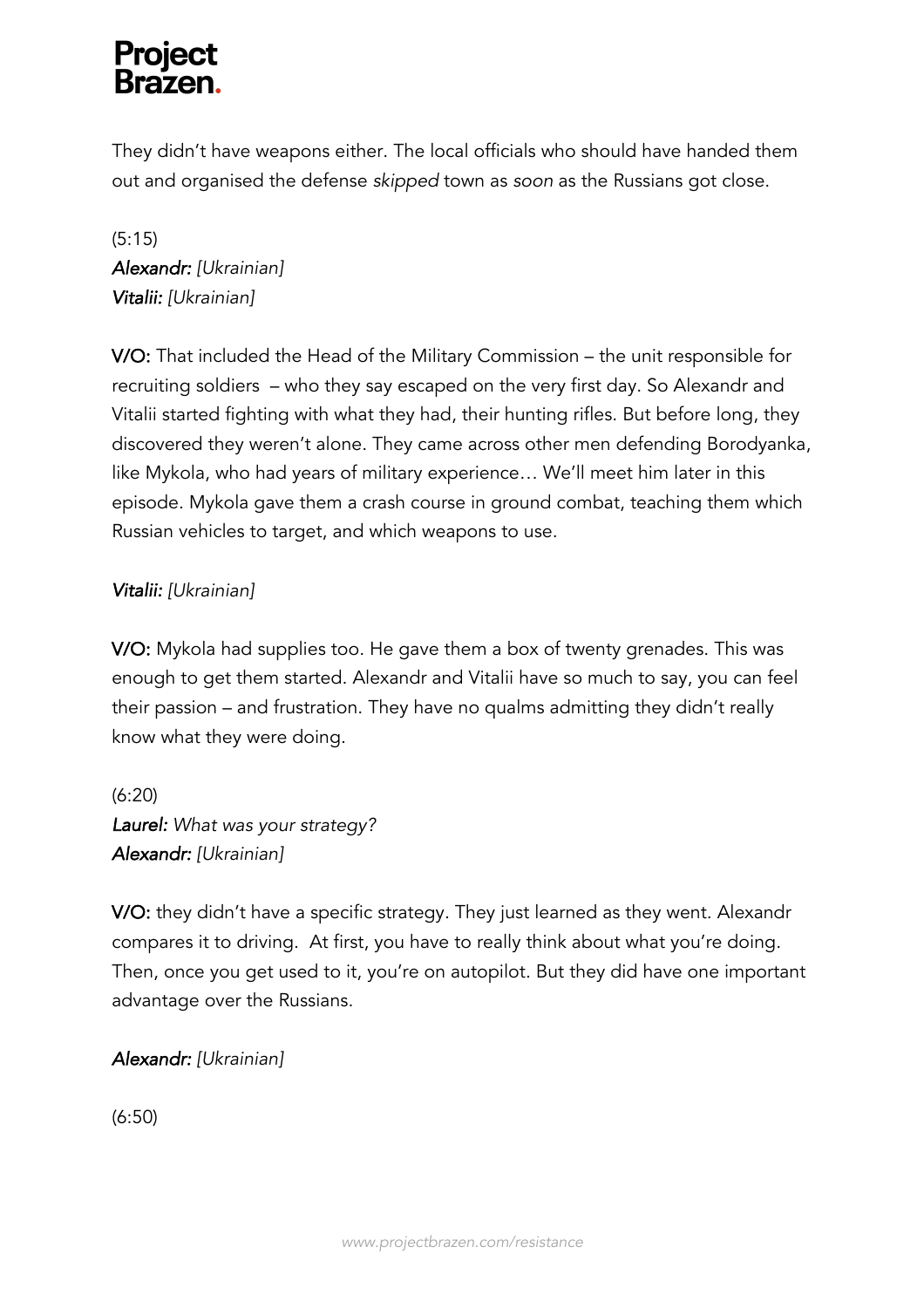V/O: They know Borodyanka by heart. Every back alley, every roundabout, every dead end. They know which streets are wide enough for armored vehicles to pass, and which ones are too narrow for anything but pedestrians.

Laurel: *You were both born here? Vitalii: [Ukrainian] Laurel: And you went to school together? Right there? Vitalii: [Ukrainian]* Laurel*: Yeah… Vitalii: [Ukrainian]*

# (7:25)

V/O: After all, the kindergarten they went to together isn't very far from where we're sitting.

# *Vitalii: [Ukrainian]*

V/O: Alexandr and Vitalii say they started by sneaking up on convoys of Russian military trucks, known as Urals. Because they know the town's layout so well, they'd anticipate the convoy's blindspots and ambush them, throwing the grenades under the trucks as they drove by.

# *Vitalii: [Ukrainian]*

# (7:55)

V/O: A well-aimed grenade could blow out a truck's tires, stopping it dead in its tracks. Everytime this would happen, the soldiers would get out and get on the next truck, leaving the damaged one behind. So a single grenade could do a lot of damage. Alexandr and Vitalii say that they were really good at this. But when they ran out of the grenades Mykola gave them, they had to improvise.

# *Vitalii: [Ukrainian]*

V/O: So they started making Molotov Cocktails. All they needed were a few ingredients and glass bottles. Neighbors saw what they were doing and offered all the supplies they could spare.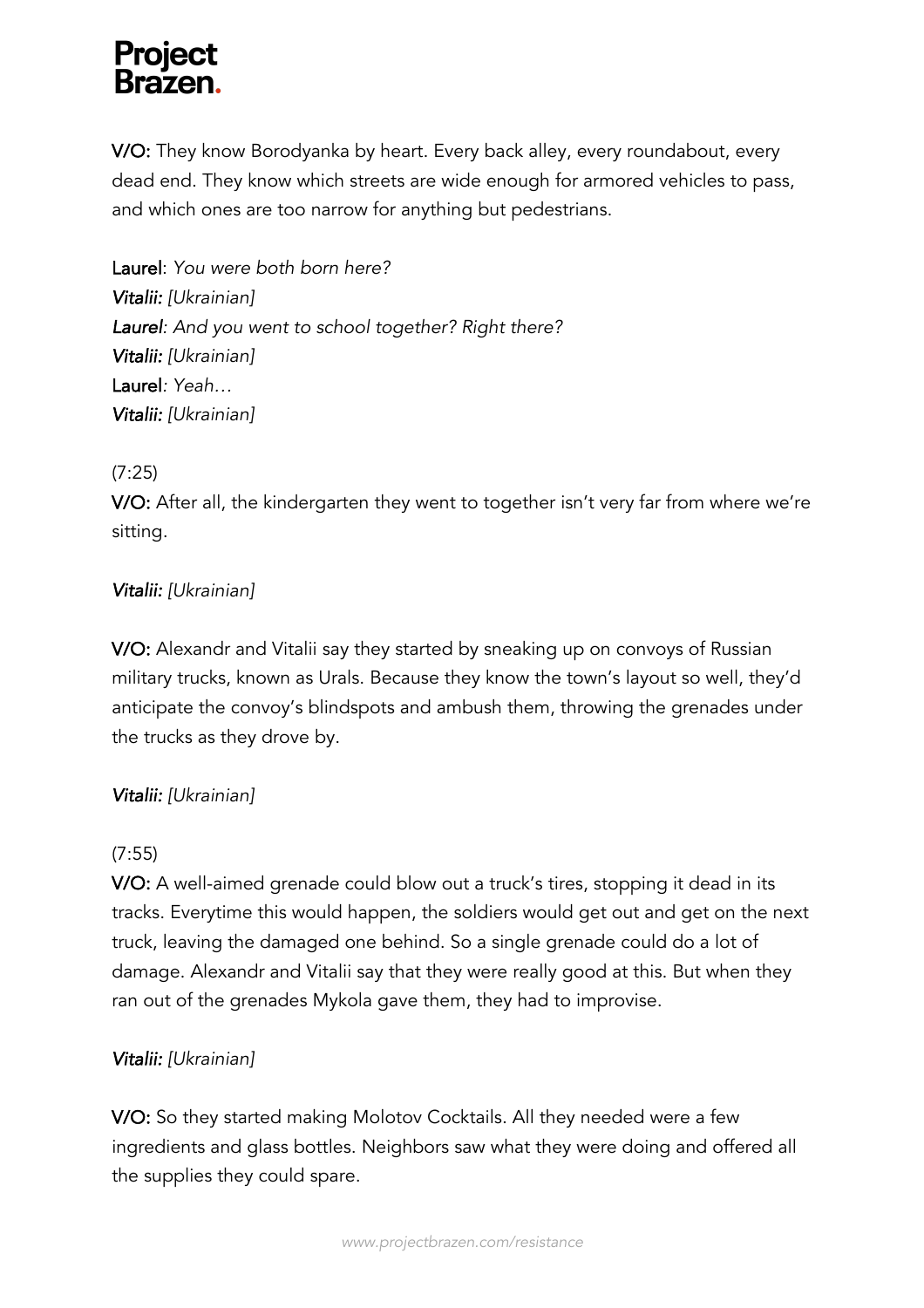# *Vitalii: [Ukrainian]*

# (8:35)

V/O: Vitalii and Alexandr smirk as they tell me how they finally got their hands on some real weapons. All they had to do, they say, is walk up to a couple of cluelesslooking Russian soldiers and just… take their guns. This sounds pretty ridiculous, and I wonder if they're stretching the truth just a little bit. But these guys say these Russian soldiers weren't exactly top commandos.

# *Alexandr: [Ukrainian]*

# (9:05)

V/O: Alexandr says that the Russian soldiers he saw were 20-year-olds, thrust to the frontlines unprepared. They looked unkempt and demoralized, and seemed to come from the more remote parts of Russia. They looted everything, even bras and underwear, and were surprised by things as simple as modern appliances. It's a stereotype I've heard before, and I wonder how much they're exaggerating, but at the same time -- the Russians have been out here looting basic household goods and sending them back home. So it's not that far-fetched.

# (9:55)

V/O: With each successful attack, Alexandr and Vitalli stole better and better weapons.

Laurel: *How can you attack machinery with guns? Vitalii: [Ukrainian]*

V/O: Now that they had real guns, they could take out armored personnel carriers – or APCs –, using the same trick they used with trucks. A single well-placed bullet to the tire would force the soldiers to abandon the APC. One more vehicle out of commission.

# *Vitalii: [Ukrainian]*

(10:25)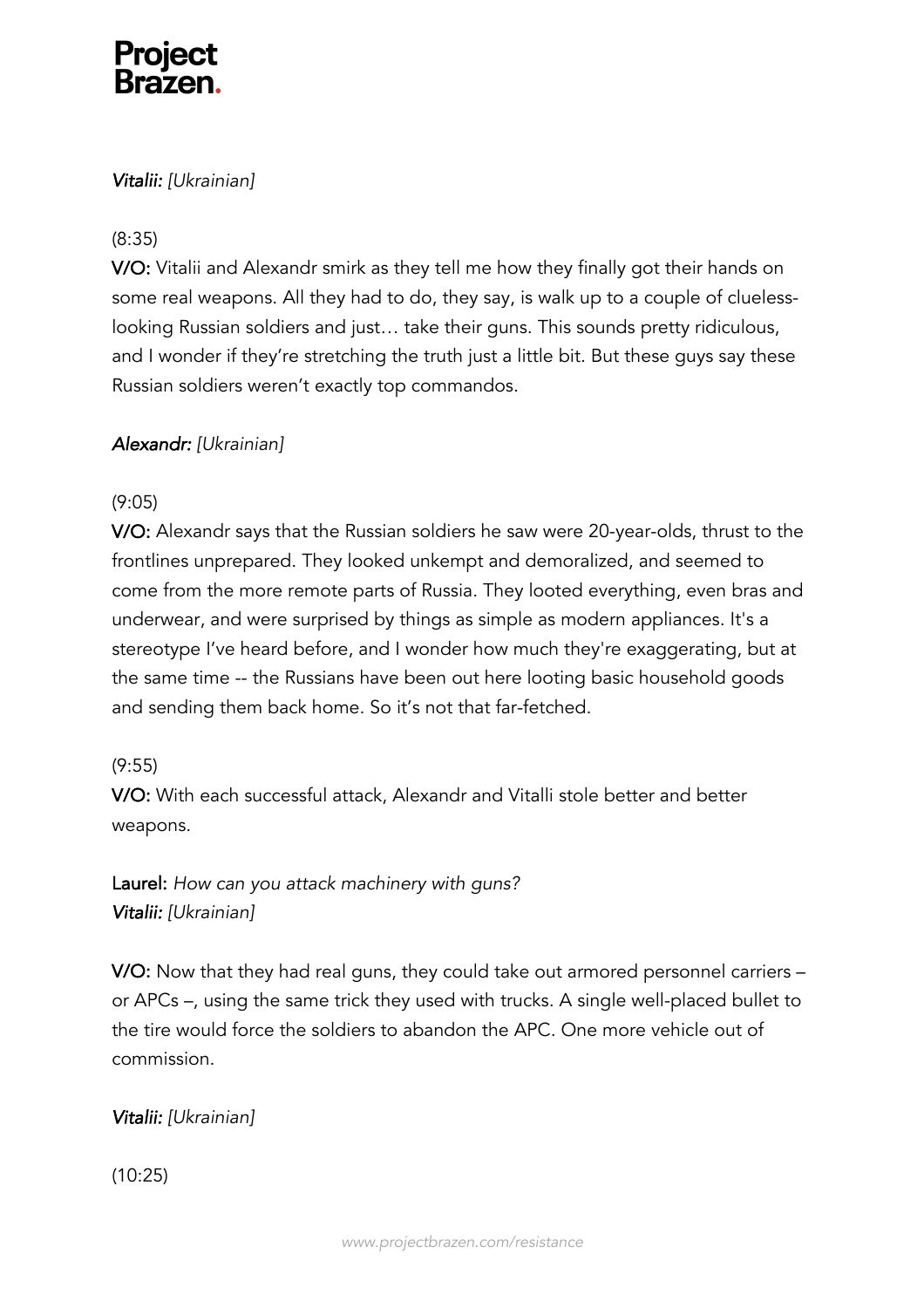V/O: But then came the tanks. All Alexandr and Vitalii had were grenades and guns, so they didn't dare to take those on.

# *Vitalii: [Ukrainian] Alexandr: [Ukrainian]*

V/O: Tanks are, as they say, "a little bit scary"… Still, at least you can hide from tanks. Because once the Russians started dropping bombs, there was nothing these guys could do anymore. The airstrikes hit apartment buildings, devastating the town. There isn't an official death toll yet, but the mayor says at least 200 people have been killed.

# *Vitalii: [Ukrainian]*

# (11:05)

V/O: Vitalii's older brother, sister-in-law and 11-year-old niece, were killed when a strike hit their apartment, burying them under the rubble. It's the first – and only time – I hear Vitalii choke up.

# *Vitalii: [Ukrainian]*

V/O: Just the day before, Vitalii was finally able to recover their bodies.

# (11:35)

V/O: Alexandr and Vitalii have had a lot of close calls. They tell me about one of them.

# *Vitalii: [Ukrainian]*

V/O: They were driving through town… when they got to an intersection… and found themselves only 50 meters away – pretty much face to face – with a BTR, a Soviet-era armored personnel carrier. Thirty infantrymen were marching by its side. It was the closest they'd ever come to the enemy. Aleksandr stepped on the gas and sped off, racing around the main roundabout, the cemetery, the church... They only managed to shake them off because the Russians were stuck in a narrow street and couldn't turn around quickly enough. Alexandr and Vitalii say if they hadn't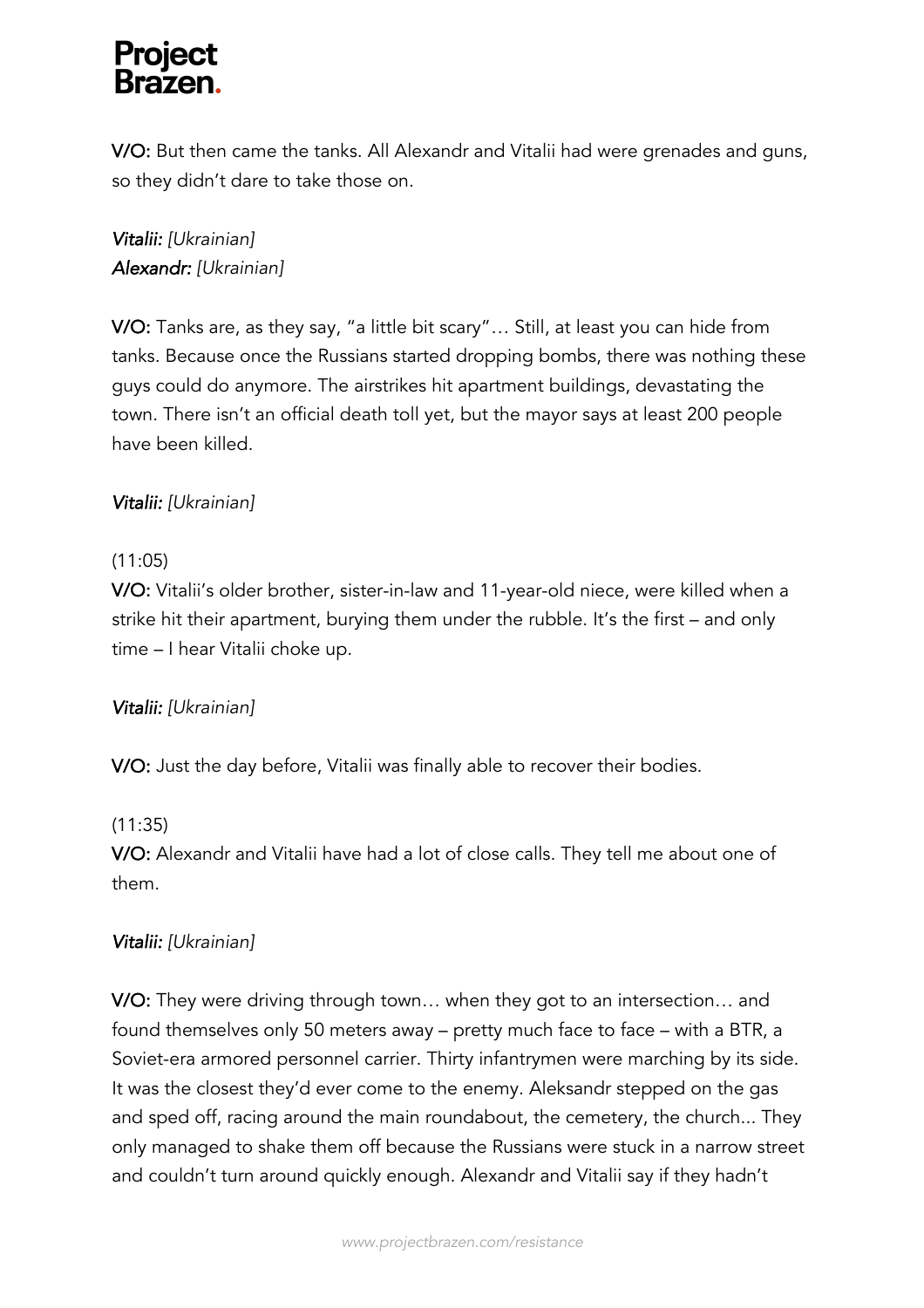known the streets so well or had taken a wrong turn… they wouldn't be here to tell this story.

# *Vitalii: [Ukrainian]*

# (12:35)

V/O: Some people who have had a near death experience like to celebrate the anniversary as a kind of "birthday"... Alexandr and Vitalii have had so many brushes with death, they joke they could celebrate *their* birthdays – six times.

*Alexandr: [Ukrainian] Vitalii: [Ukrainian] Alexandr: [Ukrainian] Vitalii: [Ukrainian]*

# (13:00)

V/O: Despite everything they did, Alexandr and Vitalii say they have nothing to be proud of. They wish they could have done more. They wish they'd had more weapons, more skills. But, they have no regrets about staying and fighting.

# *Vitalii: [Ukrainian]*

V/O: like many Ukrainians, they explain, they have family in Russia.

# *Alexandr: [Ukrainian]*

# (13:30)

V/O: And to them, their relatives live like dogs on chains. When told to sit, Aleksandr says, they sit.

*Alexandr: [Ukrainian] Vitalii: [Ukrainian]*

V/O: Alexandr and Vitalii don't want to live like dogs. And they weren't just going to let the invaders take their home either. "What are we going to do, just give away Kyiv," they ask?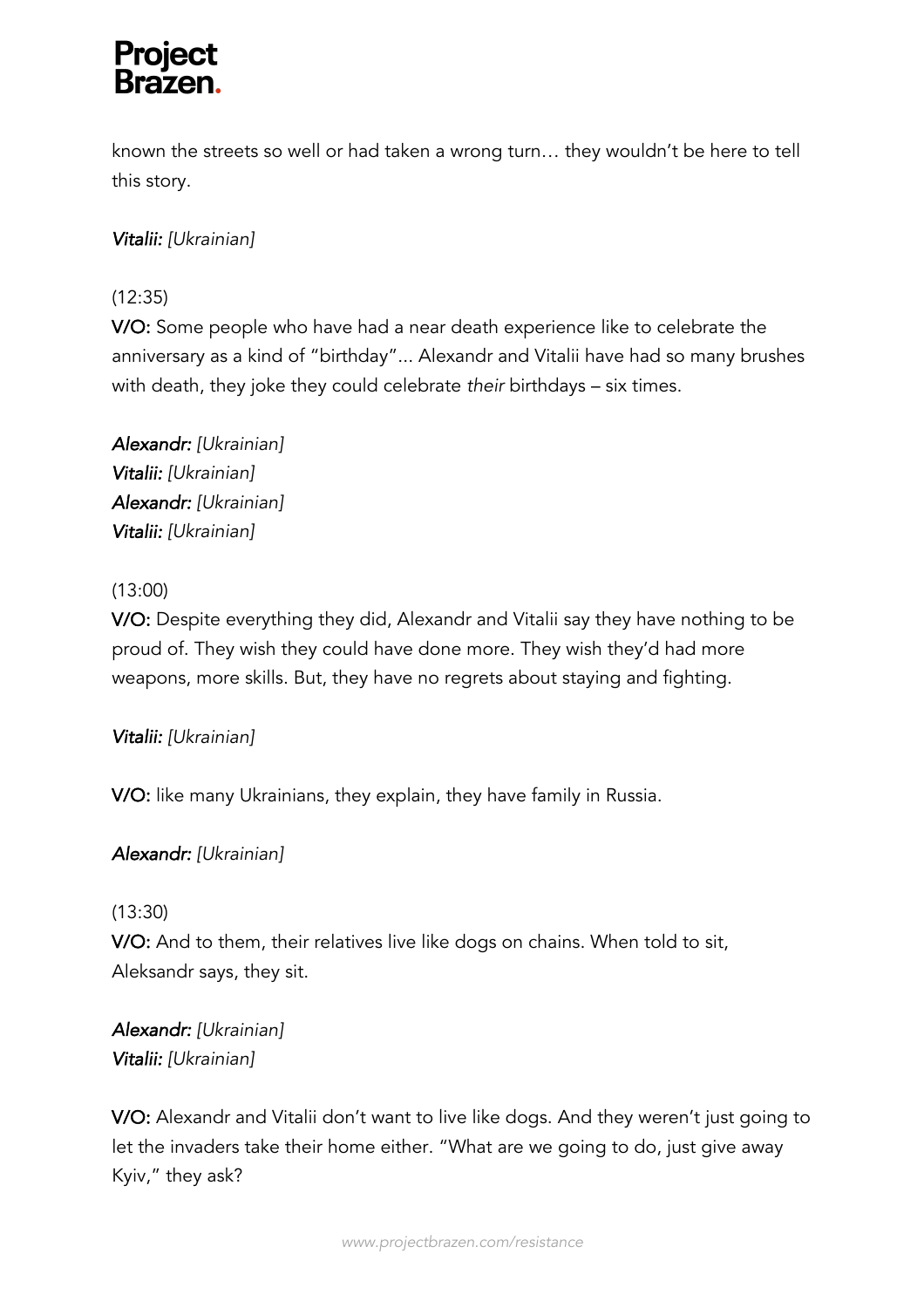

### *Alexandr: [Ukrainian]*

(14:00) V/O: No. They want to live free.

VO: We'll be right back.

### PART 2: SERHII & MYKOLA

#### (14:30)

V/O: Alexandr and Vitalii have to leave – lunch is ready – but before they rush off, they insist that we talk to the men they consider to be the *real* leaders of Borodyanka's defense. — Mykola and Serhii. Alexandr tracks them down, and we squeeze into our van – the closest quiet spot. These men are older and more serious, but also have a sweet, grandfatherly side – they offer me granola bars handmade by children for soldiers.

### *Mykola: [Ukrainian]*

### (15:00)

V/O: Mykola is the one who gave Alexandr and Vitalii their grenades. He's stocky, and is wearing wrap-around sunglasses. He had served on the frontlines in Donetsk in the east, but was discharged in 2019 for health reasons. The other soldier, Serhii, is shorter, has a gray beard, and a warm face. But he commands respect. He turned 50 during the occupation.

### *Serhii: My name is Serhii, I am lieutenant colonel… [Ukrainian]*

V/O: Serhii is a longtime officer with the Ukrainian military. This is his third conflict in as many decades. He first served as a conscript with the Soviet army in the Nagorno-Karabakh conflict in the late 80s. You can tell that he's been in the military for a while by the way he talks – stiff, serious-soldier-speak. Mykola and Serhii were thrown back into battle when this war began. They knew what they were doing, but like Alexandr and Vitalii, they were forced to fight with few resources.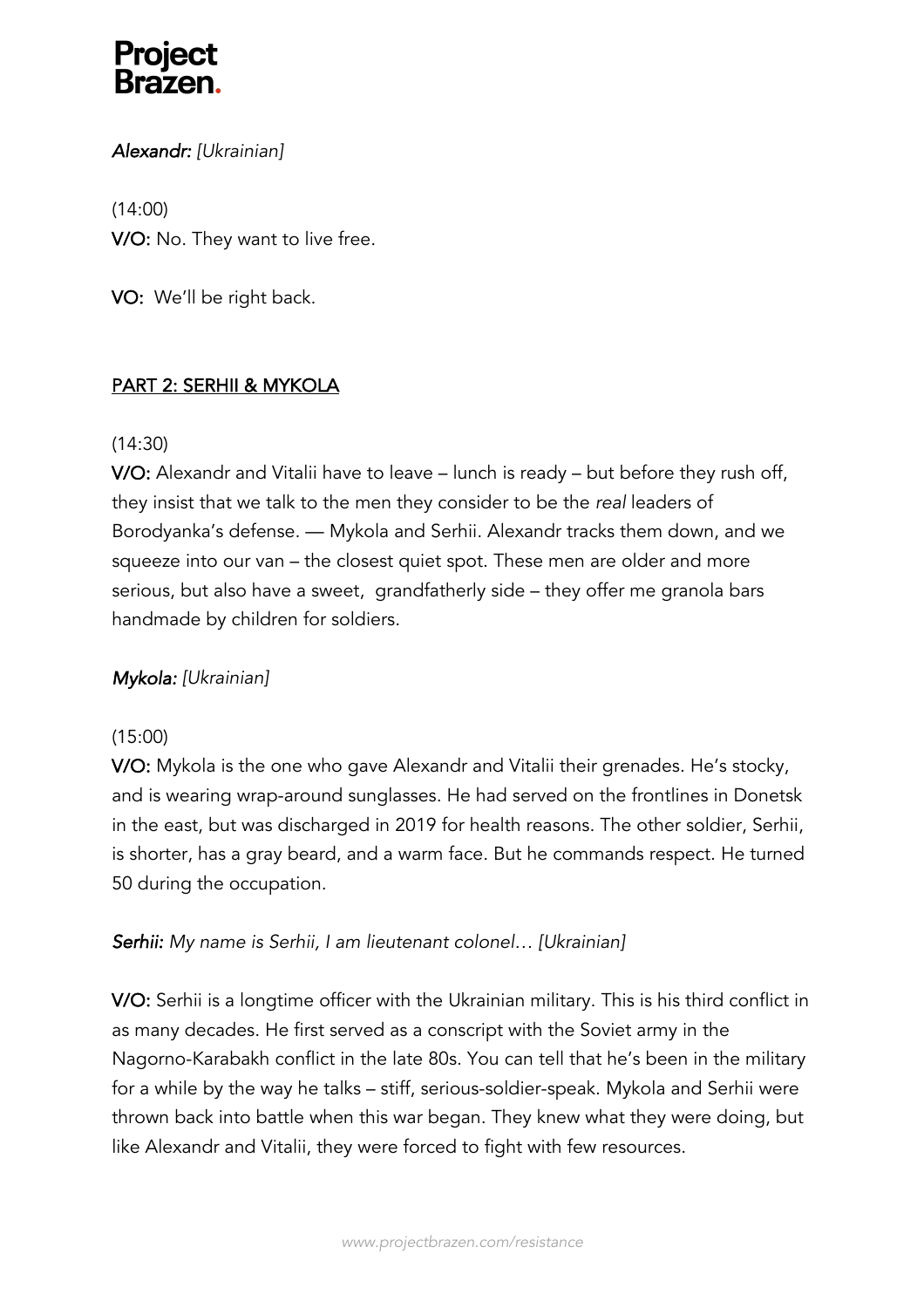(16:00) *Serhii: [Ukrainian]*

V/O: They had no bulletproof vests, no gas masks, no nothing, Serhii says. They were dressed like they were out for a jog – in tracksuits and sneakers. It's kinda funny hearing these guy tell their side of the story. Alexandr and Vitalii had been so excited and high-energy, their timeline jumping around, the anecdotes tumbling out, always somehow finding humor. But these guys tell their story with military precision, in perfect chronological order, with minute details. They say this comes naturally to them. You see, they were born warriors – it's in their blood.

# *Serhii: "We are Cossacks!"*

# (16:50)

V/O: Cossacks. Many Ukrainians are immensely proud of their Cossack heritage. I've seen more Cossack tattoos than I can count – our interpreter, Andrii, has a huge one on his leg. They're often depicted as fierce, bare-chested horsemen wielding long sabers… warriors with legendary status, like the Japanese samurai.

*Laurel: Can you give a timeline of what happened from the beginning of the war until Borodyanka was liberated? Mykola: [Ukrainian]*

V/O: As with Alexandr and Vitalii… this is the first time that Serhii and Mykola are recounting these events to an outsider.

# *Mykola: [Ukrainian]*

### (17:40)

V/O: They remember the battle for Borodyanka in phases. The first phase was the ground battle… with infantry troops, tanks, gunfire.

*Serhii: [Ukrainian]*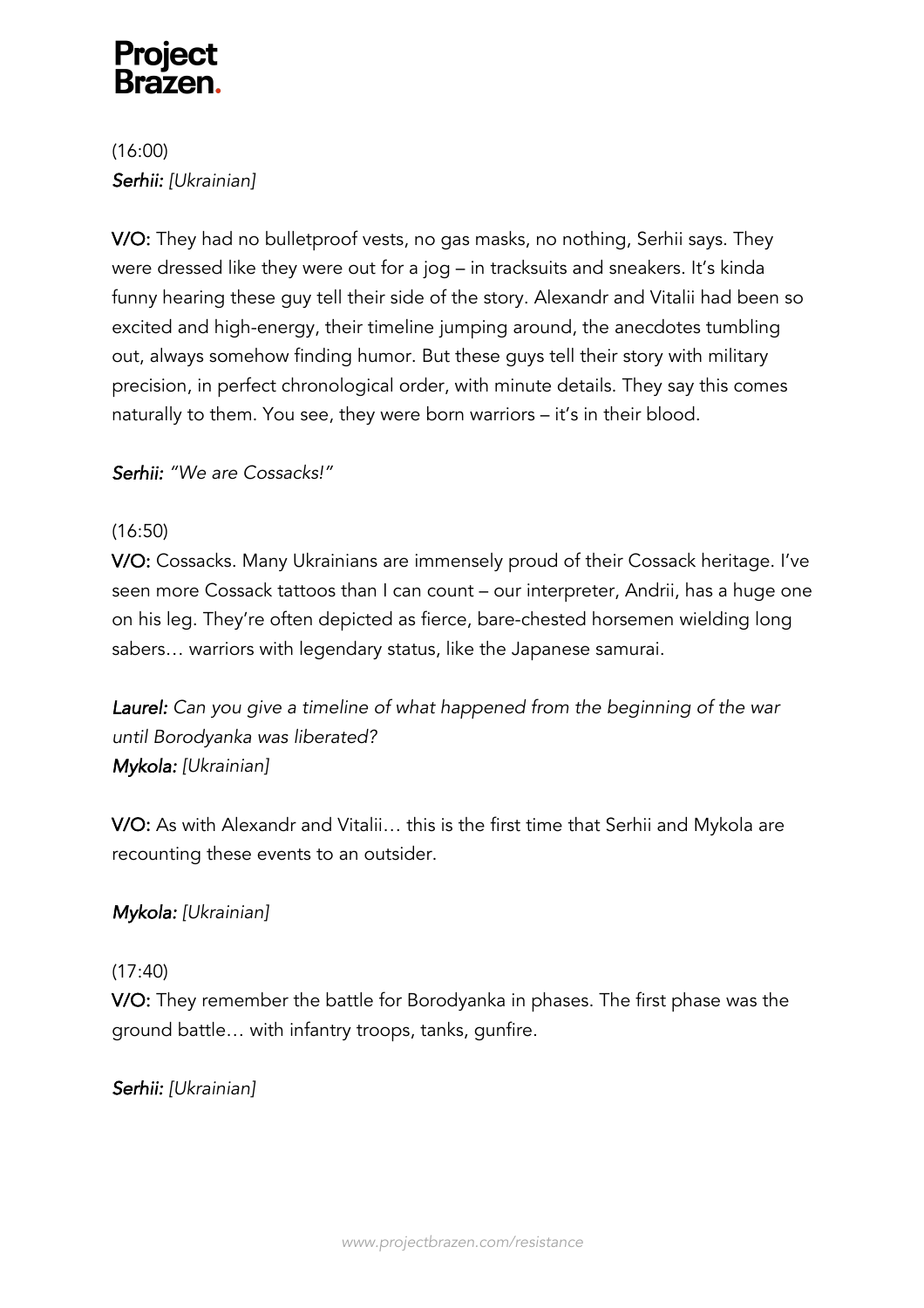V/O: the fighting escalated fast. When the Russian troops arrived, Mykola says he and eight other men were waiting for them. The squad fired at the convoy of Russian trucks and APCs deep into the night.

# *Serhii: [Ukrainian]*

# (18:15)

V/O: They shot at the convoy's wheels, just like Mykola had taught Alexandr and Vitalii. The enemy vehicles would careen out of control and crash into each other. Serhii and his team would then raid the vehicles for weapons and ammunition, or "trophies", as they call them –like 120mm mortars or even Grad rocket launchers. Anything they couldn't take for themselves, they destroyed, so that the Russians couldn't use it.

V/O: But then came the second phase – the deadly airstrikes. They quickly shifted their focus to evacuating civilians to safety.

# *Serhii: [Ukrainian]*

# (18:55)

V/O: Locals pitched in. A logistics company gave them ATVs to take residents away to nearby villages.

# *Serhii: [Ukrainian]*

V/O: But once the Russians fully occupied Borodyanka, evacuations were no longer possible. The Russians were in control. This was the third phase.

# *Serhii: [Ukrainian]*

### (19:25)

V/O: Serhii's tone suddenly changes as he starts to tell another story. One day, he received a frantic message from a fellow soldier – a friend. He'd just been shot five times. He was badly, *critically*, injured – and he needed to be rescued.

# *Serhii: [Ukrainian]*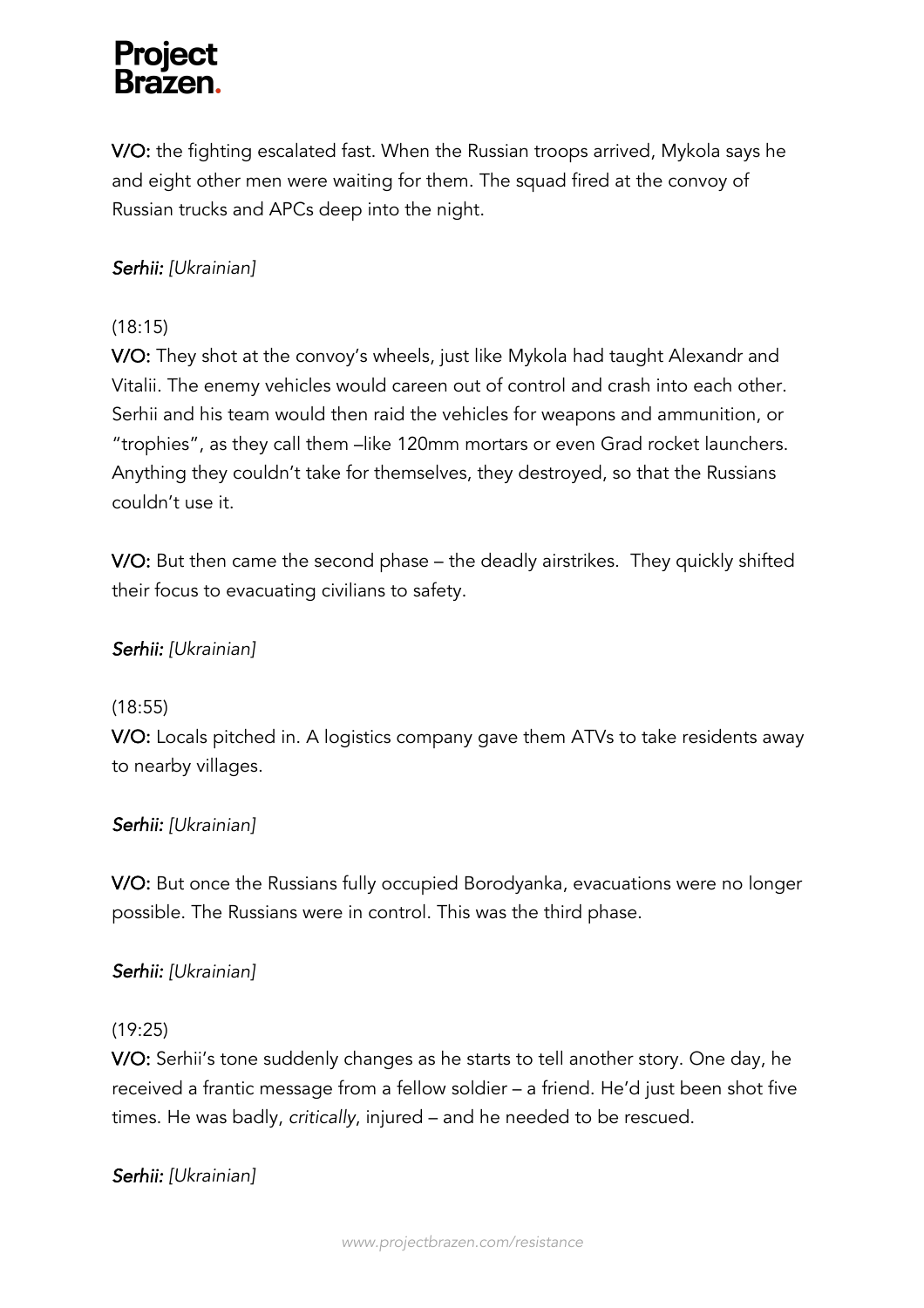(19:50) V/O: Serhii, who has been so measured this entire time, chokes up.

# *Serhii: [Ukrainian]*

V/O: Serhii and three of his brothers-in-arms set out on foot, sneaking through alleys and backyards to avoid getting caught. Serhii stayed on the phone with his friend the whole time. They were only 300 meters away when the wounded soldier warned them that a Russian infantry fighting vehicle, known as BMP-2, had stopped nearby.

# *Serhii: [Ukrainian]*

# (20:30)

V/O: So Serhii and his team decided to wait. Armed with only assault rifles, they had no chance against the BMP-2.

# *Serhii: [Ukrainian]*

V/O: But then, the BMP2 spotted his friend.

*Serhii: [Ukrainian]*

V/O: And they fired. First with machine guns.

*Serhii: [Ukrainian]*

(21:00) V/O: And then with the automatic cannon.

# *Serhii: [Ukrainian]*

V/O: From his position down the road, Serhii watched as the Russians killed his friend. Serhii was on the phone with him until the very last moment. He asked Serhii to tell his family where and how he died.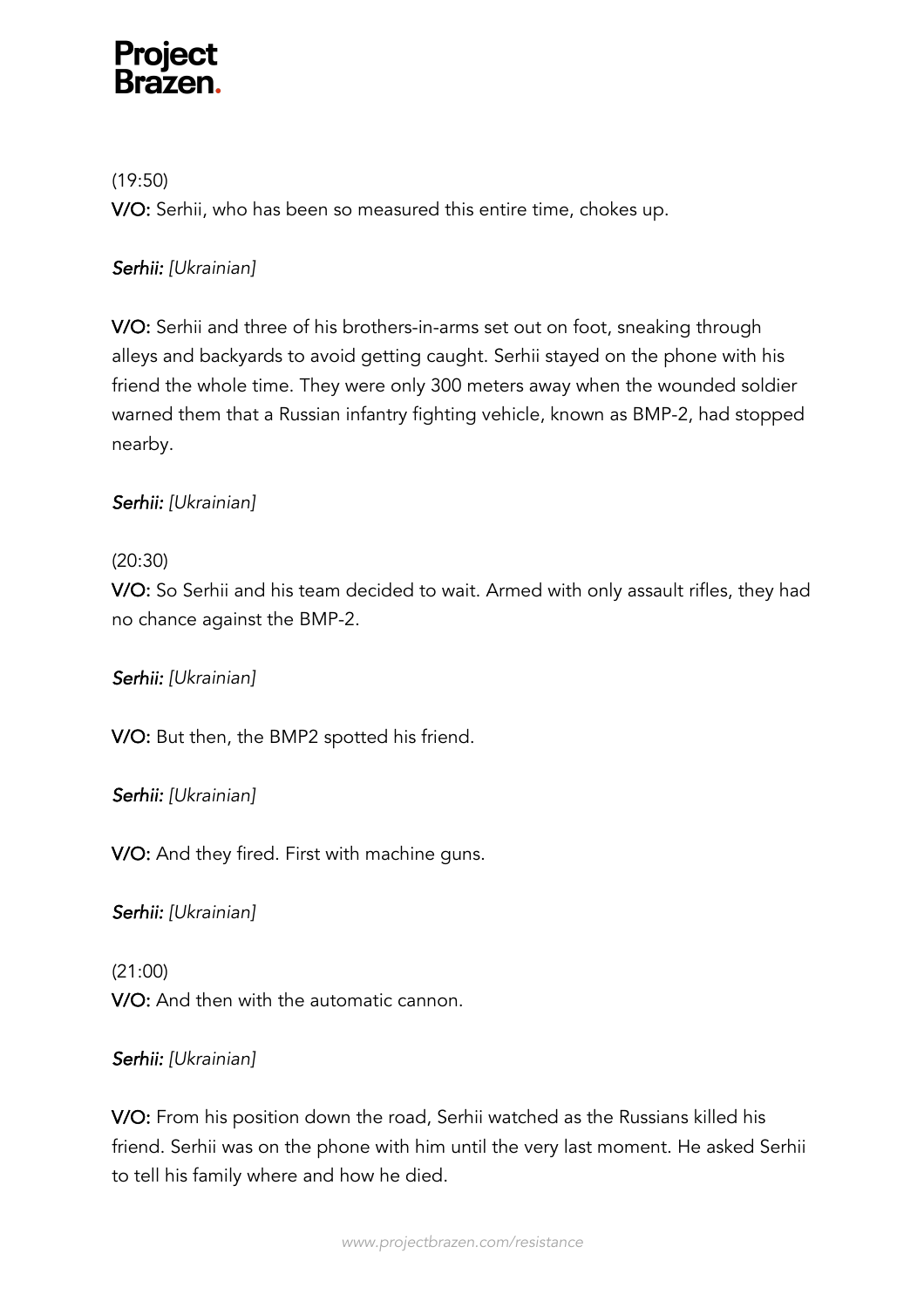

# *Serhii: [Ukrainian]*

V/O: Serhii says he will never forget this, how he watched his friend die.

### *Serhii: [Ukrainian]*

V/O: You can still see the soldier's white car on the road stretching west from Borodyanka. Our interpreter Andriy later points it out to me as we head out of town. The car's steel frame is flattened, crushed by that BMP-2

### *Serhii: [Ukrainian]*

### (22:10)

V/O: The battle's next phase was the Russian withdrawal. As reinforcements from the Ukrainian military advanced, Russian troops formed another convoy and fled under the cover of darkness, leaving everything behind.

### *Serhii: [Ukrainian]*

V/O: They then entered the final phase… the one they'd been fighting so hard for…liberation… Today, there is a tense, uneasy peace in Borodyanka. Residents are scared the Russians will come back. And in a way, they're not entirely gone.

### *Serhii: [Ukrainian]*

### (22:55)

V/O: The town is now littered with landmines. Modern mines are meant to autodestruct to prevent hurting civilians, but some of the mines the Russians dropped on Borodyanka date back to the Soviet invasion of Afghanistan in *1979.* Deminers have been hard at work, but it will be years before Ukraine is free of all these mines.

V/O: Today, Serhii and Mykola are guarding Borodyanka and manning its checkpoints. At night, after curfew, they patrol the streets and search the surrounding forests for any straggling Russian soldiers.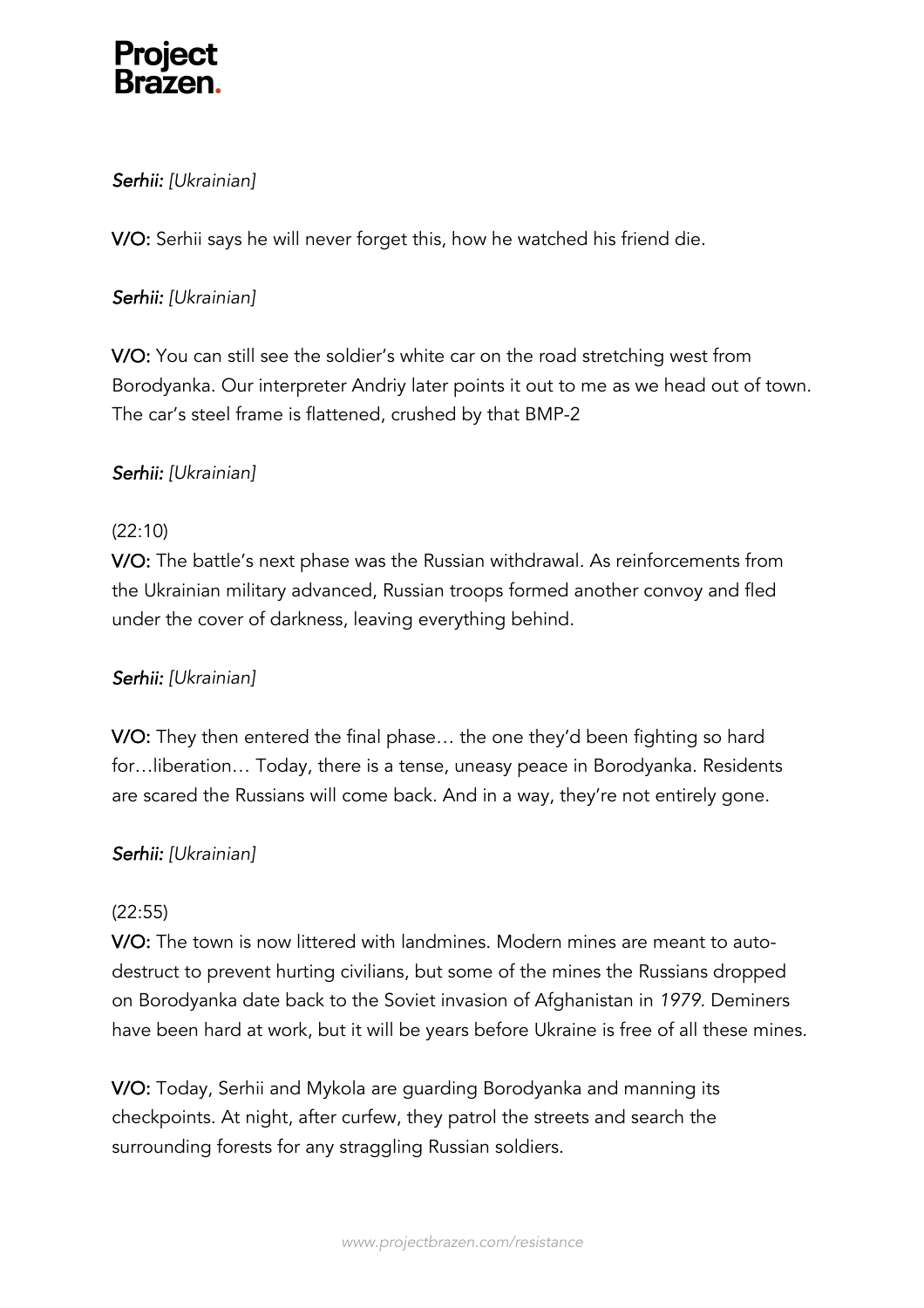Their eyes are red and tired. Serhii knows there's a long road ahead.

### (23:45)

Laurel: *Do you do anything to help process this or to help heal yourselves mentally and emotionally? Serhii: [Ukrainian]*

V/O: Serhii responds with a line from Gone with the Wind, the classic movie about life during the American Civil War.

Serhii: …*"I will think about this tomorrow".* 

### (24:10)

V/O: Near the end of the film, the main character Scarlett O'Hara whispers: "I can't think about that right now. If I do, I'll go crazy. I'll think about that… tomorrow."... Serhii says he doesn't have time to think about himself at the moment. He has too much to do.

V/O: As we drive back to Kyiv, I feel the weight of what we have just recorded: fresh memories of war from those who lived through it, a piece of history that has yet to be written down. It's going to take an army of journalists, historians, and analysts years to make out what really happened in this war. What happened in Borodyanka – is just one town's story. With each story that is told and collected, we are able to form – and preserve – a more complete picture of the truth.

### (25:15)

V/O: That's it for today. Next, we'll see how entire communities – whether hipster artists or rural villagers – are turning their hands, and talents … to the war effort

*Lilia: [Ukrainian] Interpreter: Before the war started she made underwear. Laurel: Oh, like sexy underwear? Lilia: [Ukrainian] Laurel (5801\_5:57): So you went from a lingerie maker to a military outfitter? Lilia: [Ukrainian]*